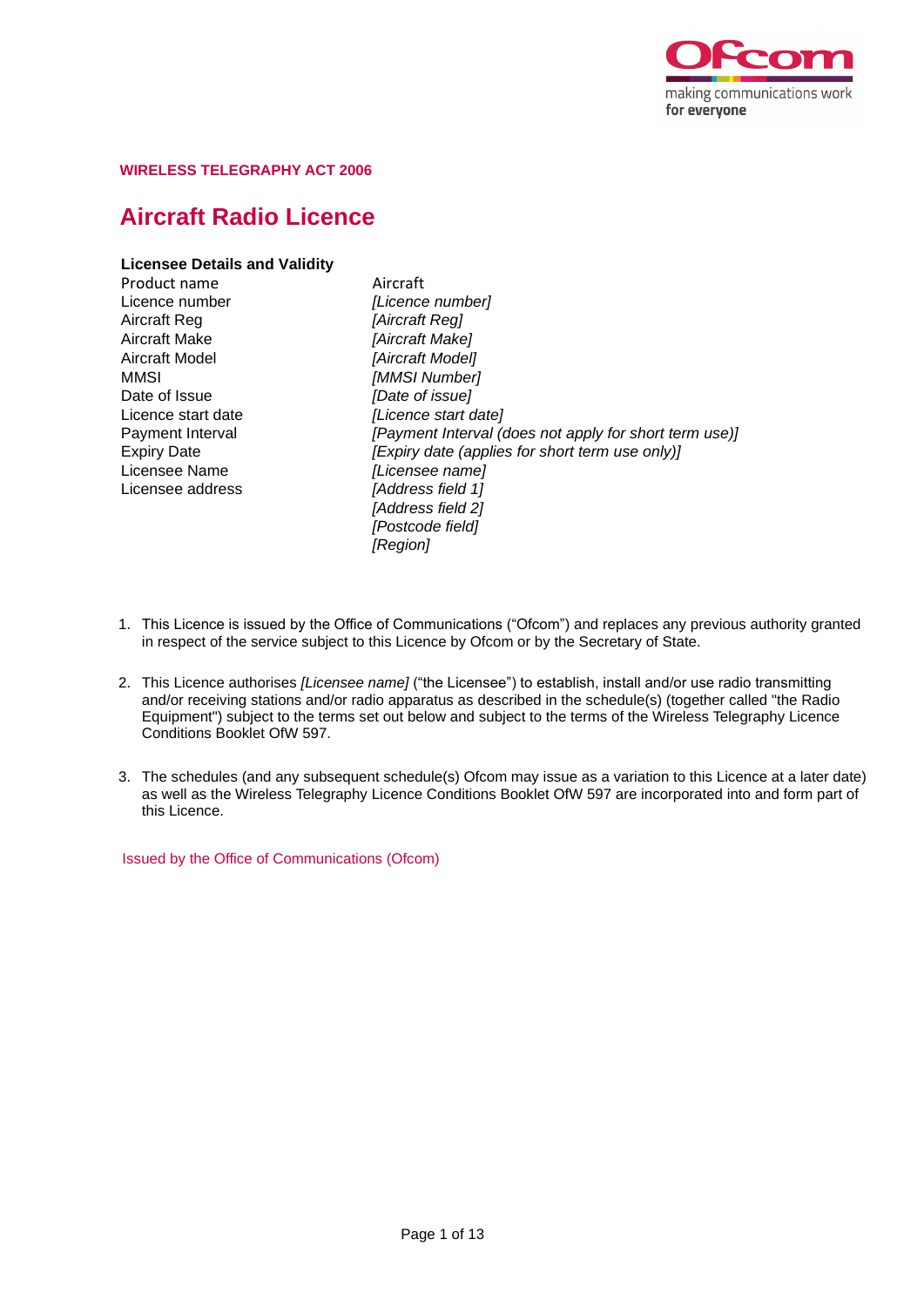## **Schedule 1**

## **Radio Equipment**

1. In this Licence, the Radio Equipment means the following equipment:

# **Generic description of equipment:**

- 1 2 GHz CGC operating between 1980 to 2185 MHz
- 2 Air traffic control (ATC) transponder operating on 1030 and 1090 MHz
- 3 Airborne radar operating between 13250 to 13400 MHz
- 4 Area navigation (NAV)/distance measuring equipment (DME) operating between 960 to 1215 MHz
- 5 Automatic direction finding (ADF) operating between 0.255 to 0.526 MHz
- 6 Distance measuring equipment (DME) operating between 960 to 1215 MHz
- 7 Emergency locator transmitter operating on 121.5 and 406 MHz
- 8 Emergency radio equipment operating on 123.1 and 121.6 MHz
- 9 Emergency services network equipment operating between 800 to 2100 MHz
- 10 ESOMP operating between 17300 to 30000 MHz
- 11 Global positioning systems (GPS) operating between 1227.6 to 1575.42 MHz
- 12 High frequency communications operating between 2.85 to 22 MHz
- 13 Maritime radio equipment/SAR aircraft MMSI operating between 0.415 to 9500 MHz
- 14 Marker beacons operating between 74.8 to 75.2 MHz
- 15 Mobile communications on aircraft operating between 925 to 2170 MHz
- 16 Radio altimeter operating between 4200 to 4400 MHz and 15400 to 15700 MHz
- 17 Satellite communication operating between 1525 to 1660.5 MHz
- 18 TCAS/ACAS operating on 1030 and 1090 MHz
- 19 UHF radio equipment operating between 453.0125 to 462.4875 MHz
- 20 VHF communication operating between 117.975 to 137 MHz
- 21 VHF navigation / Marker operating between 108 to 117.575 MHz
- 22 VHF portable operating between 117.975 to 137 MHz
- 23 WAS/WiFi operating between 2412 to 14500 MHz
- 24 Weather radar operating between 5350 to 5460 MHz and 9300 to 9500 MHz

#### **Use of Radio Equipment**

- 2. The Radio Equipment may only be used in accordance with Condition 4 of the Wireless Telegraphy Conditions Booklet OfW 597 and the terms and conditions set out below and in any subsequent schedules.
- 3. The Radio Equipment may only be used as follows:
	- (a) by a person who holds (or is under the direct supervision of a person who holds) a valid Flight Radio Telephony Operator Licence issued by the Civil Aviation Authority ('CAA') or equivalent licence issued by a national aviation authority, unless such a requirement has been exempted under the Air Navigation Order 2016, as amended, or equivalent legislation that applies in the Isle of Man, Guernsey or Jersey; or
	- (b) in the event of an emergency where there is a risk to life, by any person to summon assistance.

#### **Schedule 2**

#### **Additional Terms and Conditions for Specific Equipment (blank if not applicable)**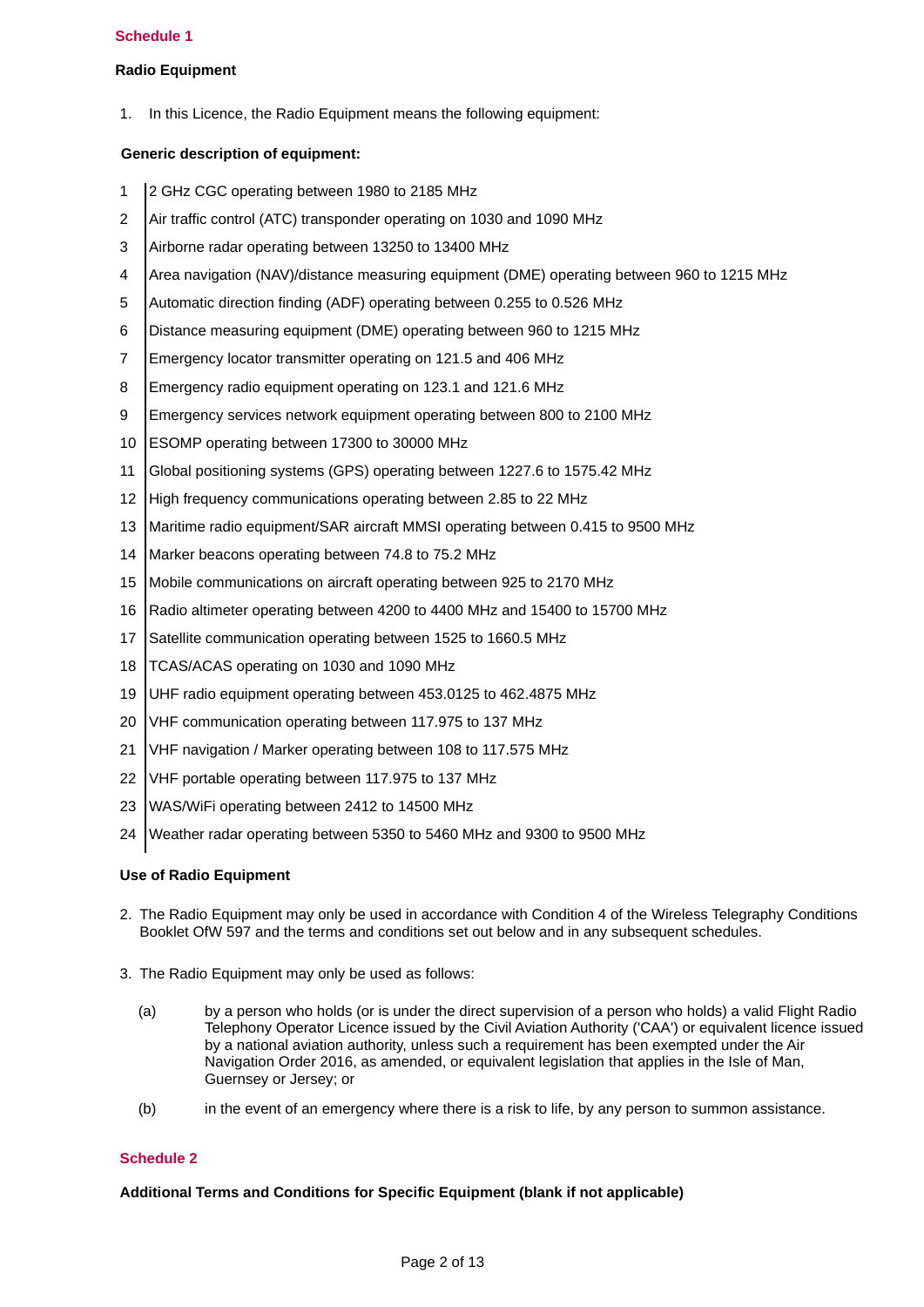## **ATC transponder**

- For the ATC Transponder the provisions in the Licence requiring a person who uses the Radio Equipment to hold (or be under the direct supervision of a person who holds) a Flight Radio Telephony Operator Licence do not apply, insofar as they relate to the use of the Transponder, as long as the person has no control over the operation of the Transponder, other than to switch it on and off. G1.
- An ATC Transponder must: G2.
	- conform to the Radio Equipment Regulations 2017; or (a)
	- have the appropriate approval, granted by (or on behalf of) the CAA or the European Aviation Safety Agency. (b)

## **2 GHz CGC - Satellite-facing terminals and complementary ground componant-facing terminals forming part of a 2 GHz mobile satellite service**

- For the Satellite-facing terminals and Complementary Ground Component (CGC)-facing terminals ("the 2 GHz CGC Equipment"), the following terms and conditions shall also apply: A1.
	- (a) The 2 GHz CGC Equipment shall be operated on a 'non-interference non-protected' basis: that is, the use of the 2 GHz CGC Equipment shall not cause harmful interference to and shall not claim protection against harmful interference from any other radio communication service operating in accordance with Article 5 of the Radio Regulations, wherever that other service may be operating;
	- (b) When the aircraft is on the ground and stationary the 2 GHz CGC Equipment may transmit at the limits set out in Clauses A2(a)(ii) and A2(b)(ii), below, provided the duration is restricted to the time necessary to test the 2 GHz CGC Equipment on board the aircraft;
	- (c) The Licensee must operate the 2 GHz CGC Equipment only within the frequency bands identified below:

| Satellite segment     |                              | CGC segment     |                   |
|-----------------------|------------------------------|-----------------|-------------------|
| Aircraft-to-satellite | <b>Satellite-to-aircraft</b> | Aircraft-to-CGC | I CGC-to-aircraft |
| 1980-1995 MHz         | 2170-2185 MHz                | 1980-1995 MHz   | 12170-2185 MHz    |

- (d) The Licensee is authorised to install and use the 2 GHz CGC Equipment in or over:
	- The UK, the UK's territorial seas, the Bailiwick of Jersey, the Bailiwick of Guernsey or the Isle of Man; and i.
	- ii. Any Member State of the European Union as defined in the Interpretation Act 1978.
- (e) When the aircraft is in or over an administration other than the UK, the Channel Islands or the Isle of Man, the 2 GHz CGC Equipment shall be used in accordance with the relevant regulations and authorisations of that administration;
- (f) Identification signals or other means shall be used to allow transmissions of the 2 GHz CGC Equipment to be identified;
- (g) The Licensee is only authorised to operate the 2 GHz CGC Equipment to connect with a satellite or CGCs operated by Inmarsat Ventures Limited forming part of a 2GHz Mobile Satellite System.
- A2. The 2 GHz CGC Equipment shall comply with the essential requirements of the Radio Equipment Regulations 2017 and with the following maximum transmit power / power density conditions, when transmitting within the 1980 to 1995 MHz band:
	- (a) when transmitting to a satellite: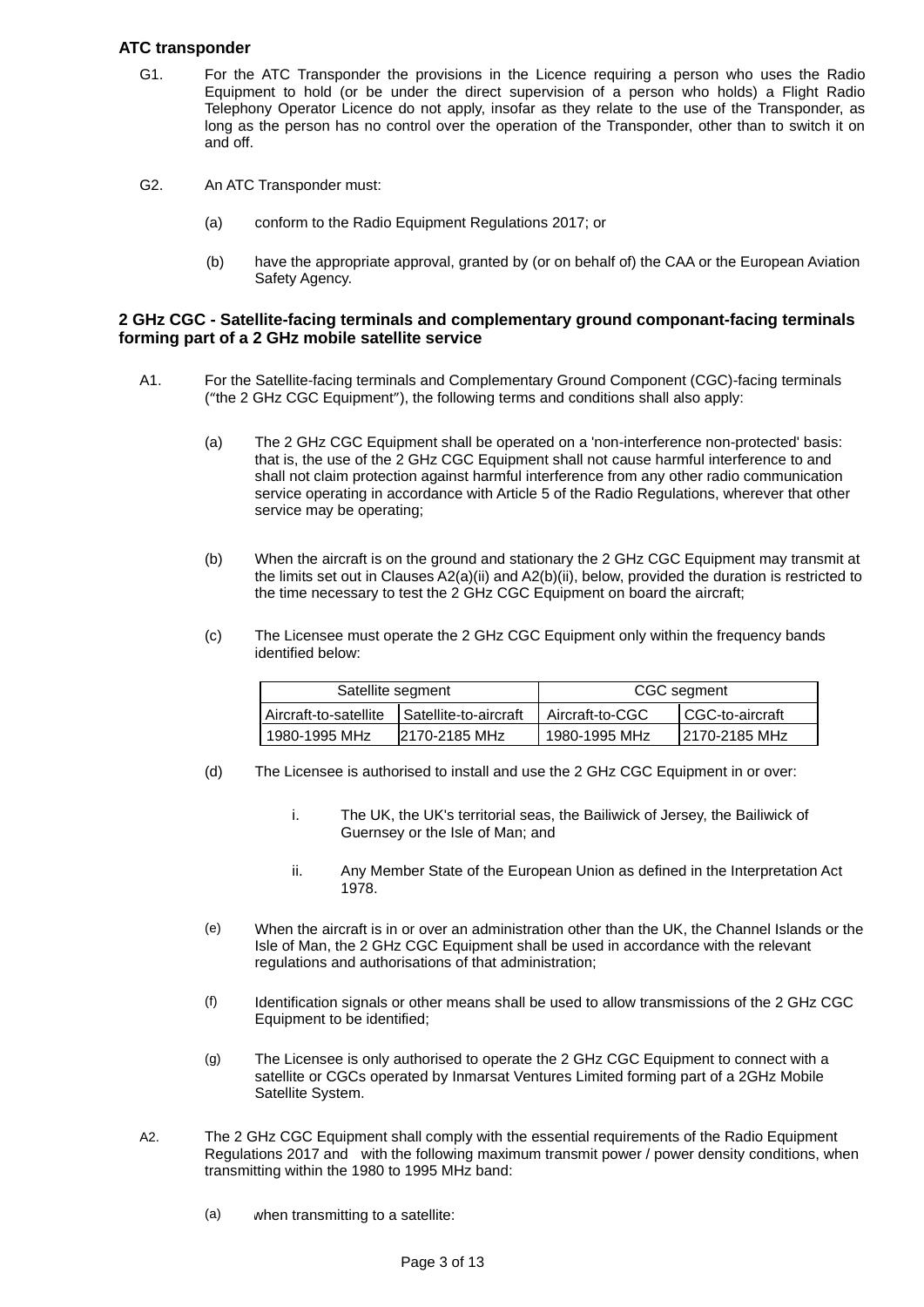- 45 dBm / 200 kHz e.i.r.p. is permitted when the aircraft is operating at altitudes of 1000 metres and above; i.
- ii. 24 dBm / 200 kHz e.i.r.p. is permitted when the aircraft is operating at an altitude below 1000 metres;
- (b) when transmitting to one or more CGCs:
	- 40 dBm e.i.r.p is permitted when the aircraft is operating at altitudes of 1000 metres and above; or i.
	- ii. 24 dBm e.i.r.p. is permitted when the aircraft is operating at altitudes below 1000 metres.

- (a) All technical terms, unless the contrary intention appears, shall have the meaning assigned to them in the Radio Regulations;
- (b) "associated facilities" and "electronic communications network" have the meaning given to them by section 32 of the Communications Act 2003(b);
- (c) "CGCs" of mobile satellite systems (MSS) shall mean ground-based stations used at fixed locations, in order to improve the availability of MSS in geographical areas within the footprint of the system's satellite(s), where communications with one or more space stations cannot be ensured with the required quality. This is the definition used in Article 2 of Decision No 626/2008/EC of the European Parliament and of the Council of 30 June 2008 on the selection and authorisation of systems providing mobile satellite services (MSS);
- (d) "CGC-facing terminal" means a mobile earth station installed on an aircraft which communicates with one or more CGCs forming part of a Mobile Satellite System;
- (e) "dBm" means decibels of power referenced to one milliwatt;
- (f) "e.i.r.p." means equivalent isotropic radiated power;
- (g) "Inmarsat Ventures limited" means Inmarsat Ventures Limited, a company incorporated in England and Wales with number 03674573, whose registered office is situated at 99 City Road, London, EC1Y 1AX;
- (h) "kHz" means kilohertz;
- (i) "Mobile Satellite Systems" shall mean electronic communications networks and associated facilities capable of providing radio-communications services between a mobile earth station and one or more space stations, or between mobile earth stations by means of one or more space stations, or between a mobile earth station and one or more complementary ground components used at fixed locations. Such a system shall include at least one space station. This is the definition used in Article 2 of Decision No 626/2008/EC of the European Parliament and of the Council of 30 June 2008 on the selection and authorisation of systems providing mobile satellite services (MSS);
- (j) "MHz" means megahertz;
- (k) "Radio Regulations" means the Radio Regulations made from time to time under Article 13 of the Constitution of the International Telecommunication Union;
- "Satellite-facing terminal" means a mobile earth station installed on an aircraft which communicates with one or more satellites forming part of a Mobile Satellite System. (l)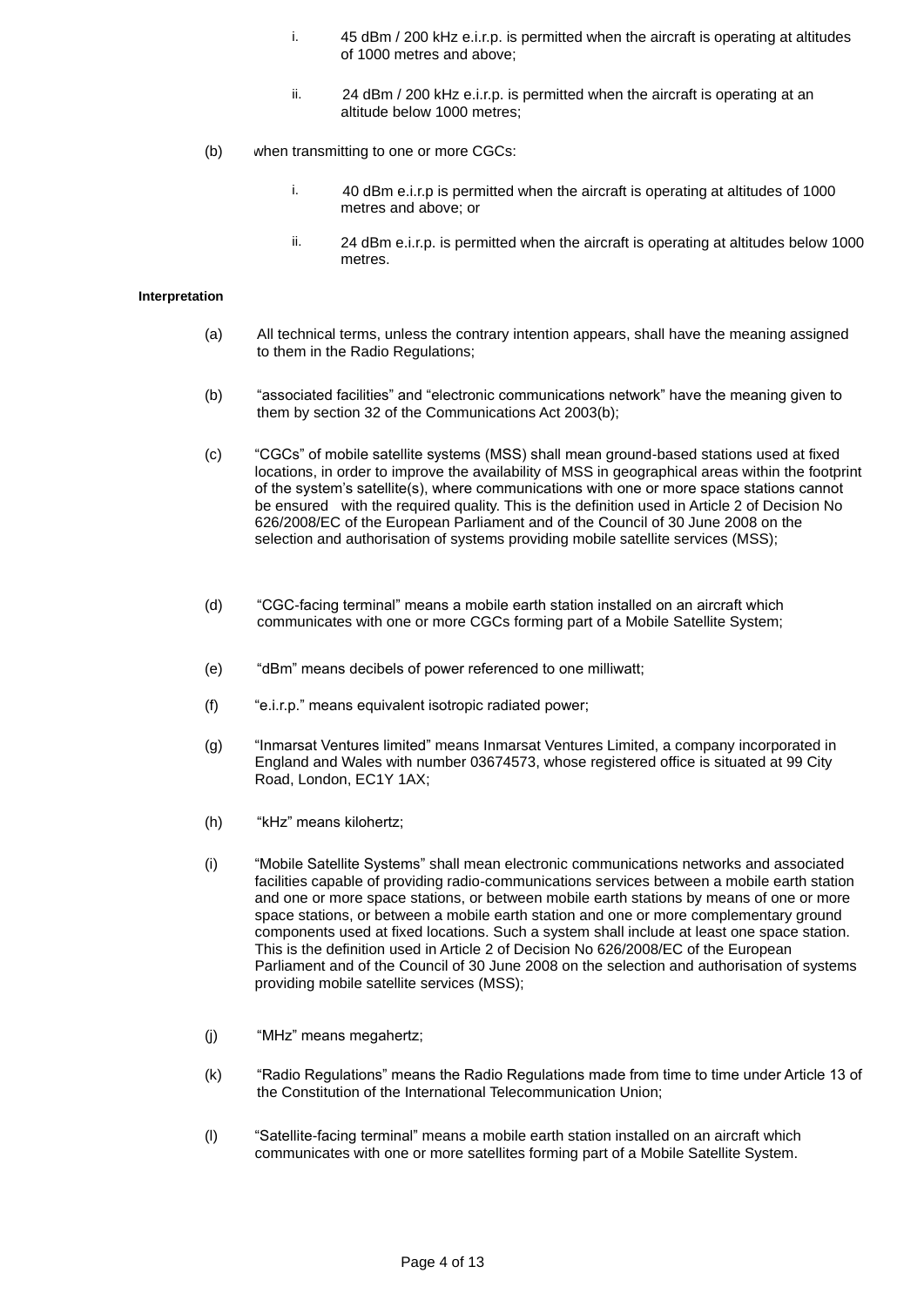## **Emergency locator transmitter**

When operating on the emergency frequency (121.5 MHz) the equipment may operate 25 kHz channel spacing on these frequencies. H1.

## **Emergency radio equipment**

When operating on the auxiliary frequency for search and rescue operations (123.1 MHz) or the airport fire service frequency (121.6 MHz), the equipment may operate 25 kHz channel spacing on these frequencies. I1.

## **Emergency services network equipment**

- E1. For the Emergency Services Network Equipment, the following terms and conditions shall also apply:
	- The Licensee may install and use Emergency Services Network ('ESN') radio equipment and Mobile SIM card aggregator equipment in the aircraft. (a)
	- (b) The following definitions will apply:
		- "Mobile SIM card aggregator equipment" means a radio device that combines data streams by more than one mobile network to provide connection and increased data capacity; and i.
		- ii. "Emergency Services Network radio equipment" and "ESN radio equipment" mean the dedicated radio device used by public safety bodies for voice and data communications over the Emergency Services Network (ESN).
	- (c) The Mobile SIM card aggregator equipment and the ESN radio equipment may only be used:
		- i. when installed in an aircraft engaged in activities related to public safety;
		- ii. on the following frequencies:

| 837-842 MHz       | 1934.9-1944.9 MHz |
|-------------------|-------------------|
| 842-852 MHz       | 1944.9-1959.7 MHz |
| 852-862 MHz       | 1959.7-1979.7 MHz |
| 1710.1-1715.9 MHz | 880.1-885.1 MHz   |
| 1715.9-1721.7 MHz | 890.1-902.5 MHz   |
| 1736.7-1781.7 MHz | 885.1-890.1 MHz   |
|                   | 902.5-914.9 MHz   |

## **ESOMP - Installation and use of Satellite Earth Station(s) on mobile platforms ("ESOMPS") on board an aircraft**

- For the Earth Station(s) on Mobile Platforms ("ESOMPs") on board an aircraft for the purpose of providing wireless telegraphy links between the ESOMP and Satellite(s) (together the "ESOMP Equipment"), the following terms and conditions shall also apply: B1.
	- (a) The ESOMP Equipment shall be operated on a 'non-interference non-protected' basis: that is, the use of the ESOMP Equipment shall not cause harmful interference to and shall not claim protection against harmful interference from any other radio communication service operating in accordance with Article 5 of the Radio Regulations, wherever that other service may be operating;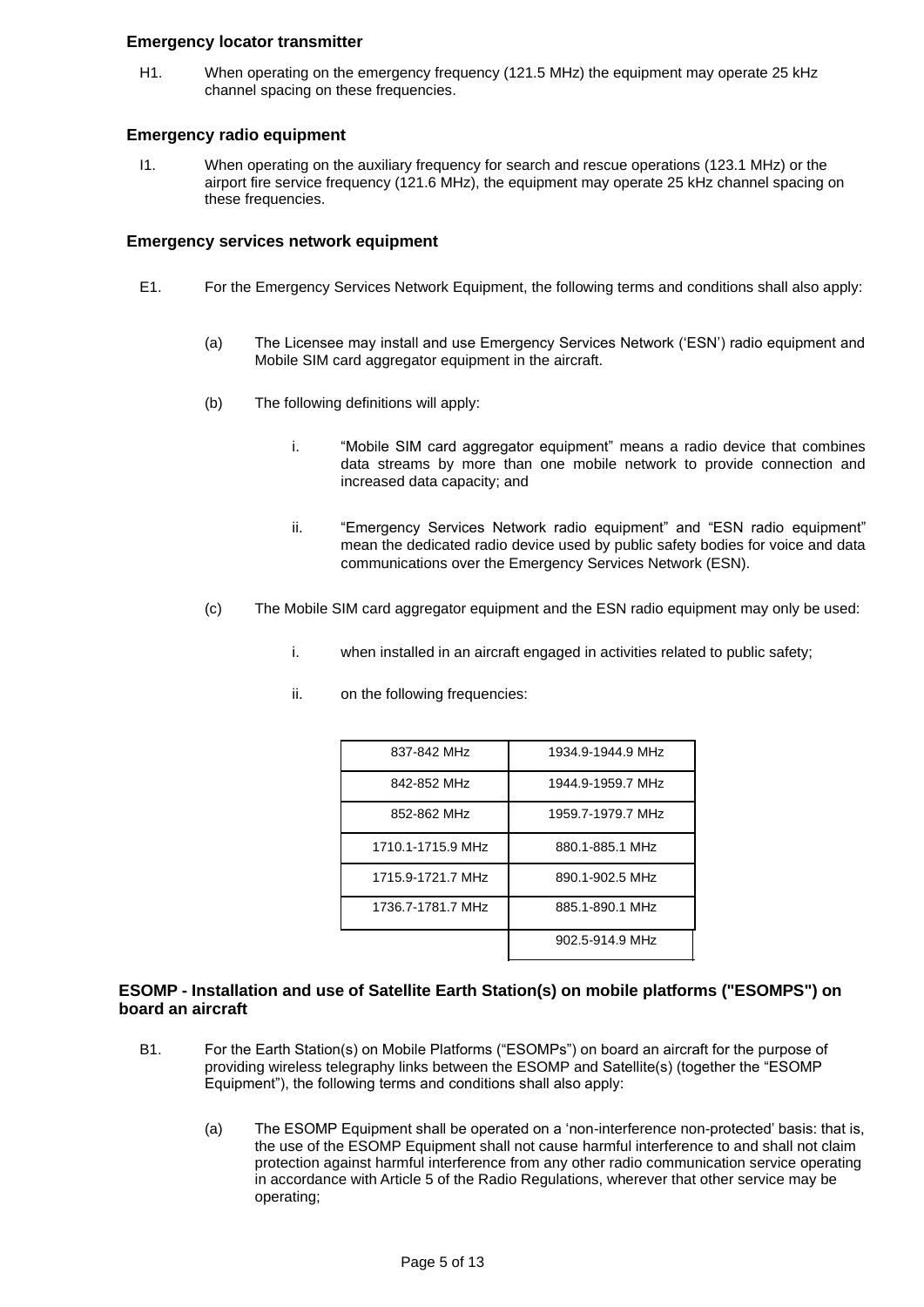- (b) Within the airspace of the UK, the Bailiwick of Jersey, the Bailiwick of Guernsey or the Isle of Man, the Licensee may operate the ESOMP Equipment only in the frequency bands identified below:
	- 27.5 27.8185 GHz, 28.4545 28.8265 GHz and 29.4625 30 GHz for transmission (Earth-to-space) i.
	- 17.3 20.2 GHz for reception (space-to-Earth) ii.
- (c) Beyond the airspace of the UK, the Channel Islands and the Isle of Man, the Licensee may operate the ESOMP Equipment in any part of the frequency band 27.5 - 30 GHz;
- (d) Within the airspace of an administration other than the UK, the Channel Islands or the Isle of Man, the ESOMP Equipment shall be used in accordance with the relevant regulations and authorisations of that administration;
- (e) Means shall be used to allow transmissions of the ESOMP Equipment to be identified;
- (f) The operation of the ESOMP Equipment shall comply with the essential requirements of the Radio Equipment Regulations 2017 and with the technical and operational criteria contained within the UK Interface Requirement 2093;
- The ESOMP Equipment must comply with (and be maintained in accordance with) the relevant performance specification(s) published by the operator(s) of the Satellite(s). (g)

- "Earth Station" means a station for transmitting and receiving wireless telegraphy intended for communication with one or more satellites; (a)
- (b) "Radio Regulations" means the Radio Regulations made from time to time under Article 13 of the Constitution of the International Telecommunication Union;
- (c) "UK Interface Requirement IR 2093" means the UK Interface Requirement 2093 - Earth Stations on Mobile Platforms (ESOMPs) published by Ofcom;
- (d) all technical terms, unless the contrary intention appears, shall have the meaning assigned to them in the Radio Regulations;
- any reference in the Licence to "Earth Station On Mobile Platforms" or "ESOMP" shall be interpreted to include "Earth Station In Motion" or "ESIM", respectively, as appropriate. (e)
- This authorisation does not affect the requirement, where necessary, to obtain licences or authorisations under other legislation or from other countries prior to the installation or operation of an ESOMP, notably outside the territory of the UK, the Channel Islands and the Isle of Man. The Licensee is encouraged to seek its own independent professional advice in this respect. **Note**

#### **Mobile communications on aircraft**

For the Mobile Communications on Aircraft (aircraft base transceiver station (aircraft BTS) and network control unit (NCU) (together, "the MCA Equipment")), as described in the Table 1, the terms and conditions below shall also apply:  $D1$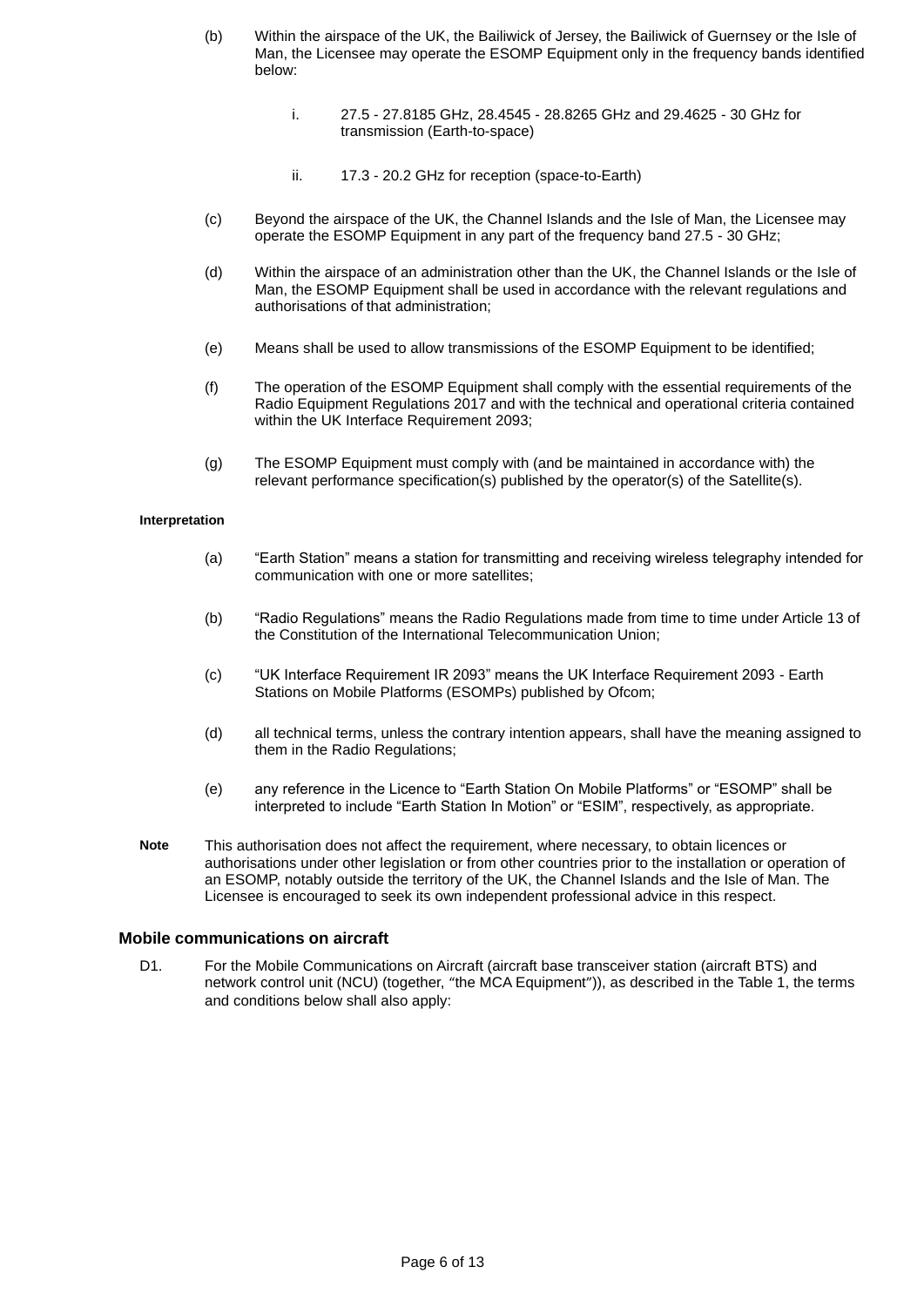#### Table 1

| <b>Type</b>               | <b>Frequency</b>                                         | <b>System</b>                                                                                                                                                                |
|---------------------------|----------------------------------------------------------|------------------------------------------------------------------------------------------------------------------------------------------------------------------------------|
| <b>GSM 1800</b>           | 1710-1785 MHz<br>(uplink) 1805-1880<br>MHz (Downlink)    | GSM complying with the GSM Standards as<br>published by ETSI, in particular EN 301 502, EN 301<br>511 and EN 302 480, or equivalent specifications.                          |
| <b>UMTS 2100</b><br>(FDD) | 1920-1980 MHz<br>(uplink)<br>2110-2170 MHz<br>(Downlink) | UMTS complying with the UMTS Standards as<br>published by ETSI, in particular EN 301 908-1, EN<br>301 908-2, EN 301 908-3 and EN 301 908-11 or<br>equivalent specifications. |
| LTE 1800<br>(FDD)         | 1710-1785 MHz<br>(uplink) 1805-1880<br>MHz (Downlink)    | LTE complying with LTE Standards, as published by<br>ETSI, in particular EN 301 908-1, EN 301 908-13, EN<br>301 908-14, and EN 301 908-15, or equivalent<br>specifications.  |

- (a) The relevant network must only be used for mobile communication services on aircraft;
- (b) The relevant network shall be operated on a 'non-interference, non-protected' basis;
- (c) The relevant network shall only be switched on when the aircraft is 3000 metres or more above the ground;
- (d) The aircraft BTS shall only operate in the frequency bands listed in Table 1 of this condition;
- The aircraft BTS shall ensure that all apparatus connecting to the aircraft BTS complies with the operational requirements as specified in Regulation 5 of The Wireless Telegraphy (Mobile Communication Services on Aircraft) (Exemption) Regulations 2017. The operational requirements are: (e)
	- the aircraft BTS, while in operation, shall limit the transmission power of all GSM apparatus to a nominal value of 0 dBm/200 kHz at all stages of communication, including initial access; i.
	- the aircraft BTS, while in operation, shall limit the transmission power of all LTE apparatus in the 1800 MHz band to a nominal value of 5 dBm/5 MHz at all stages of communication; or ii.
	- the aircraft BTS, while in operation, shall limit the transmission power of all UMTS apparatus in the 2100 MHz band to a nominal value of -6 dBm/3.84 MHz at all stages of communication and the maximum number of users does not exceed 20; or iii.
	- where the e.i.r.p outside the aircraft emanating from the apparatus transmitting in the frequency bands specified in Table 2 below does not, at each of the heights above ground specified in Column 1 of that Table, exceed the value specified in each of Columns 2, 3 or 4 of that Table. iv.
- (f) Apparatus receiving within the frequency bands 925 - 960 MHz and 2110 - 2170 MHz shall be prevented from attempting to register to networks on the ground either:
	- by the deployment of an NCU, which raises the noise floor inside the cabin; or i.
	- by sufficient fuselage shielding to further attenuate the signal entering and leaving the fuselage. ii.
- (g) The relevant network shall operate such that the total e.i.r.p of the network control unit outside the aircraft for the frequency band 925-960 MHz does not, at each height above ground specified in Column 1 of Table 3 below, exceed the value specified in Column 2 of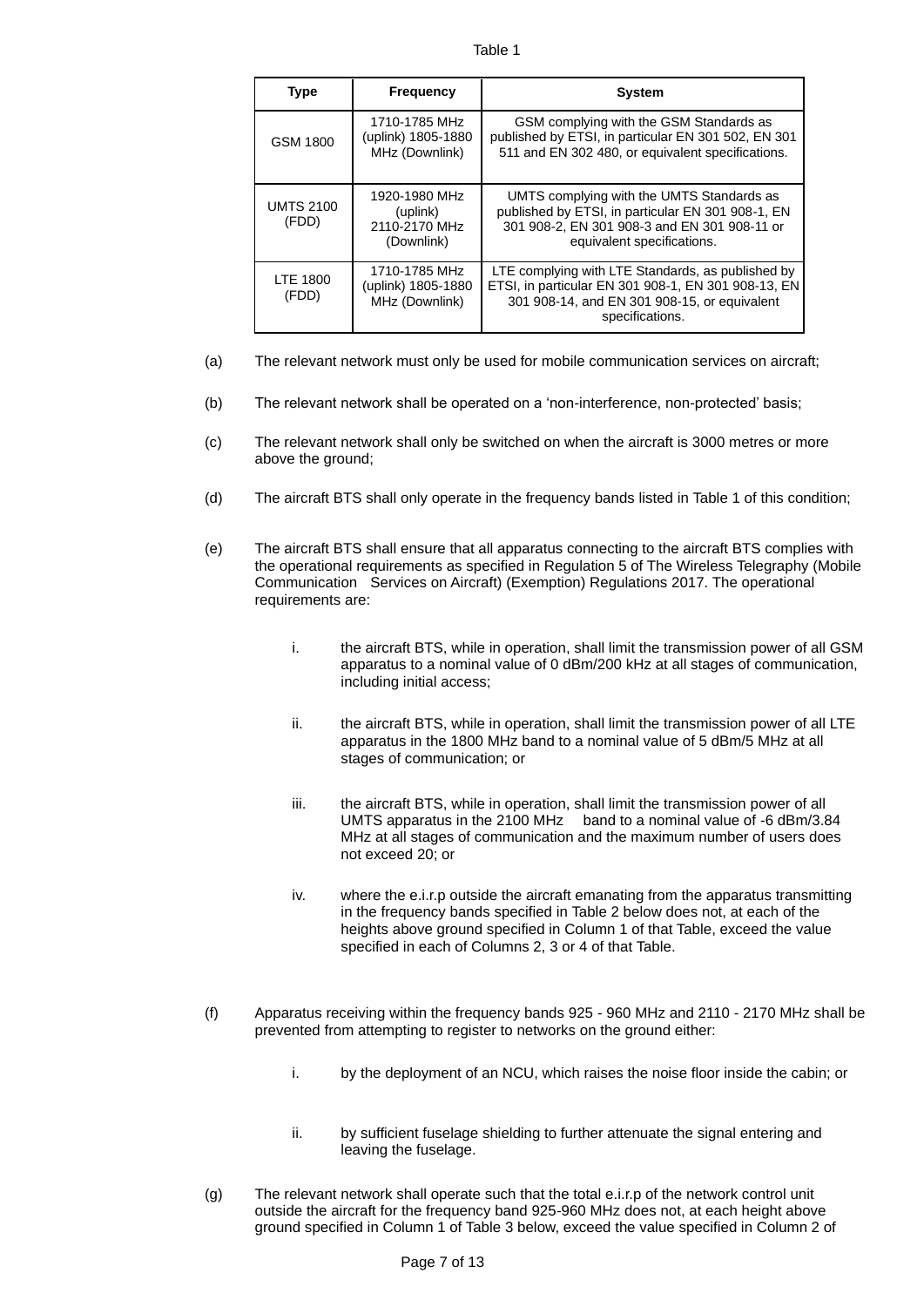that Table;

- (h) The relevant network shall operate such that the total e.i.r.p of the aircraft BTS outside the aircraft for the frequency band 1805-1880 MHz does not, at each height above ground specified in Column 1 of Table 3 below, exceed the value specified in Column 3 of that Table;
- (i) The relevant network shall operate such that the total e.i.r.p of the network control unit and the aircraft BTS outside the aircraft for the frequency band 2110-2170 MHz does not, at each height above ground specified in Column 1 of Table 3 below, exceed the value specified in Column 4 of that Table;
- (j) Where the NCU operates in a frequency band listed in the heading of Columns 2 to 5 of Table 4, below, the relevant network shall operate such that the total e.i.r.p outside the aircraft does not, at each height above the ground specified in Column 1 of that Table and at each of those frequency bands, exceed the value specified in Columns 2 to 5 of that Table;
- (k) The relevant network shall comply with the ETSI Standards listed in Table 1 above. Ofcom may also permit the use of equivalent standards. If such standards become available, Ofcom will amend this provision to make reference to them;
- (l) Operation of the relevant network within the territory of administrations other than the UK, Isle of Man, Guernsey or Jersey, or their respective territorial sea, or radio equipment on board an aircraft registered within the territory of administrations other than the UK, Isle of Man, Guernsey or Jersey, is subject to the regulations and authorisations of those administrations.

| Height above<br>ground (in metres) | Maximum e.i.r.p, defined<br>outside the aircraft.<br>resulting from the GSM<br>apparatus in<br>dBM/channel |          | Maximum e.i.r.p.<br>defined outside the<br>aircraft, resulting from<br>the UMTS apparatus in<br>dBM/channel |
|------------------------------------|------------------------------------------------------------------------------------------------------------|----------|-------------------------------------------------------------------------------------------------------------|
|                                    | 1800 MHz                                                                                                   | 1800 MHz | 2100 MHz                                                                                                    |
| 3000                               | $-3.3$                                                                                                     | 1.7      | 3.1                                                                                                         |
| 4000                               | $-1.1$                                                                                                     | 3.9      | 5.6                                                                                                         |
| 5000                               | 0.5                                                                                                        | 5        | 7                                                                                                           |
| 6000                               | 1.8                                                                                                        | 5        |                                                                                                             |
| 7000                               | 2.9                                                                                                        | 5        |                                                                                                             |
| 8000                               | 3.8                                                                                                        | 5        |                                                                                                             |

#### Table 2

#### Table 3

| Height above<br>ground (in metres) | Maximum e.i.r.p, of the<br>network control unit<br>outside the aircraft for<br>the frequency band<br>925-960 MHz, (in dBm<br>per 3.84 MHz | Maximum e.i.r.p, of the<br>aircraft BTS outside the<br>aircraft for the frequency<br>band 1805-1880 MHz<br>$(in$ dBM per 200 KHz $)$ | Maximum e.i.r.p. of the<br>network control unit and<br>the aircraft BTS outside<br>the aircraft for the<br>frequency band<br>2110-2170 MHz, (in<br>dBM per 3.84 MHz) |
|------------------------------------|-------------------------------------------------------------------------------------------------------------------------------------------|--------------------------------------------------------------------------------------------------------------------------------------|----------------------------------------------------------------------------------------------------------------------------------------------------------------------|
| 3000                               | $-6.2$                                                                                                                                    | $-13$                                                                                                                                | 1.0                                                                                                                                                                  |
| 4000                               | $-3.7$                                                                                                                                    | $-10.5$                                                                                                                              | 3.5                                                                                                                                                                  |
| 5000                               | $-1.7$                                                                                                                                    | $-8.5$                                                                                                                               | 5.4                                                                                                                                                                  |
| 6000                               | $-0.1$                                                                                                                                    | $-6.9$                                                                                                                               | 7.0                                                                                                                                                                  |
| 7000                               | 1.2                                                                                                                                       | $-5.6$                                                                                                                               | 8.3                                                                                                                                                                  |
| 8000                               | 2.3                                                                                                                                       | $-4.4$                                                                                                                               | 9.5                                                                                                                                                                  |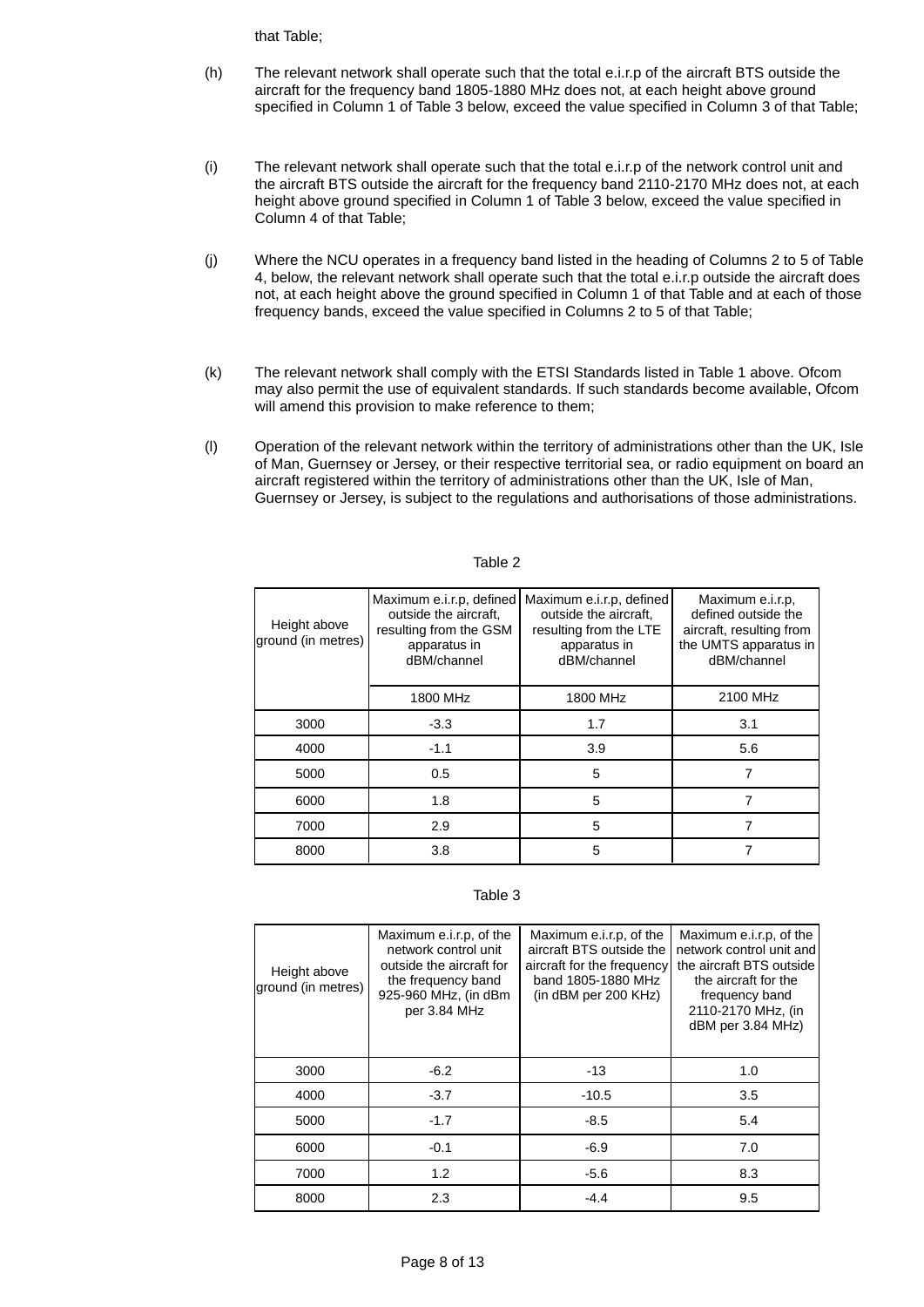#### Table 4

| Height above<br>ground (in<br>metres) | Maximum e.i.r.p,<br>of the network<br>control unit<br>outside the aircraft<br>BTS outside the<br>aircraft for the<br>frequency band<br>460-470 MHz, (in<br>dBm per 1.25 MHz | Maximum e.i.r.p, of<br>the network control<br>unit and the<br>aircraft BTS<br>outside the aircraft<br>for the frequency<br>band 791-821<br>MHz, (in dBm per<br>10 MHz) | Maximum e.i.r.p.<br>of the network<br>control unit and<br>the aircraft BTS<br>outside the<br>aircraft for the<br>frequency band<br>1805-1880 MHz,<br>(in dBm per 200<br>KHz) | Maximum e.i.r.p.<br>of the network<br>control unit and<br>the aircraft BTS<br>outside the<br>aircraft for the<br>frequency band<br>2570-2690 MHz,<br>(in dBM per $4.75$<br>MHz) |
|---------------------------------------|-----------------------------------------------------------------------------------------------------------------------------------------------------------------------------|------------------------------------------------------------------------------------------------------------------------------------------------------------------------|------------------------------------------------------------------------------------------------------------------------------------------------------------------------------|---------------------------------------------------------------------------------------------------------------------------------------------------------------------------------|
| 3000                                  | $-17$                                                                                                                                                                       | $-0.87$                                                                                                                                                                | $-13$                                                                                                                                                                        | 1.9                                                                                                                                                                             |
| 4000                                  | $-14.5$                                                                                                                                                                     | 1.63                                                                                                                                                                   | $-10.5$                                                                                                                                                                      | 4.4                                                                                                                                                                             |
| 5000                                  | $-12.6$                                                                                                                                                                     | 3.57                                                                                                                                                                   | $-8.5$                                                                                                                                                                       | 6.3                                                                                                                                                                             |
| 6000                                  | $-11$                                                                                                                                                                       | 5.15                                                                                                                                                                   | $-6.9$                                                                                                                                                                       | 7.9                                                                                                                                                                             |
| 7000                                  | $-9.6$                                                                                                                                                                      | 6.49                                                                                                                                                                   | $-5.6$                                                                                                                                                                       | 9.3                                                                                                                                                                             |
| 8000                                  | $-8.5$                                                                                                                                                                      | 7.65                                                                                                                                                                   | $-4.4$                                                                                                                                                                       | 10.4                                                                                                                                                                            |

#### **Interpretation**

- "aircraft BTS" means a base transceiver station located in an aircraft; (a)
- (b) "apparatus" means wireless telegraphy apparatus;
- (c) "dBm" means decibels of power referenced to one milliWatt;
- (d) "e.i.r.p" means equivalent isotropic radiated power;
- (e) "ETSI" means the European Telecommunications Standards Institute;
- (f) "GSM apparatus" means apparatus used for an electronic communications network that complies with standards developed for the Global System for Mobile Communications (also known as GSM) referred to in regulation 5(2)(a) of the The Wireless Telegraphy (Mobile Communication Services on Aircraft) (Exemption) Regulations 2017;
- (g) "kHz" means kilohertz;
- (h) "LTE apparatus" means apparatus used for an electronic communications network that complies with standards developed for Long Term Evolution (also known as LTE) referred to in regulation 5(2)(c) of the The Wireless Telegraphy (Mobile Communication Services on Aircraft) (Exemption) Regulations 2017;
- (i) "MHz" means megahertz;
- (j) "mobile communication services on aircraft" means electronic communications services provided by an undertaking to enable airline passengers to use public electronic communications networks during flight without establishing direct connections with electronic communications networks based on land;
- (k) "network control unit" or "NCU" mean equipment located in an aircraft that ensures that signals transmitted by ground based mobile electronic communication systems are not detectable within the cabin by raising the noise floor inside the cabin in mobile communication receive bands;
- (l) "public electronic communications network" has the meaning given to it by section 151(1) of the Communications Act 2003;
- (m) "relevant network" means an electronic communications network that includes an aircraft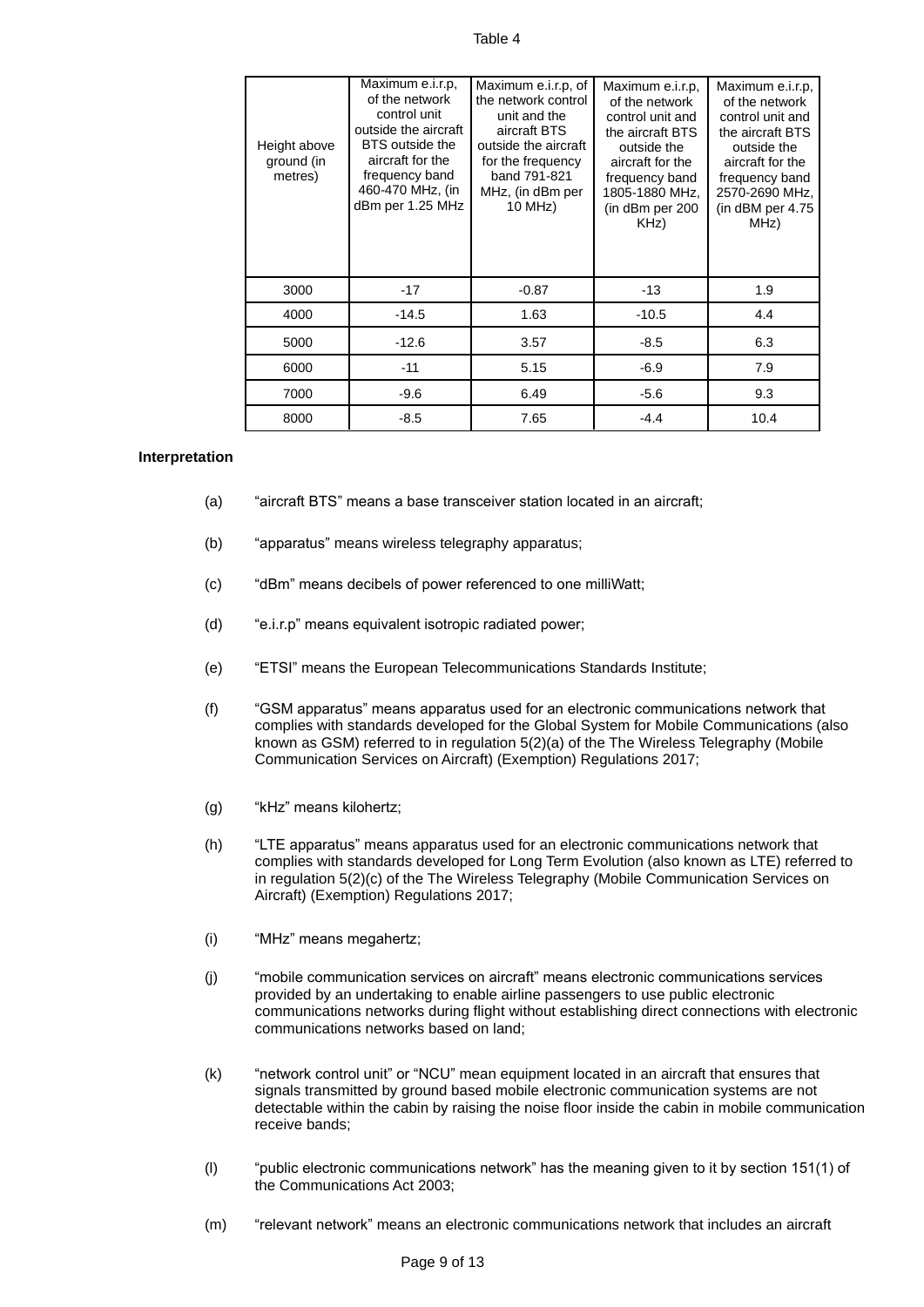BTS and a network control unit;

- (n) "signal" has the meaning given to it by section 32(10) of the Communications Act 2003;
- (o) "the 1800 MHz band" means the 1710-1785 MHz frequency band (for the uplink from the apparatus to the aircraft BTS) and the 1805-1880 MHz frequency band (for the downlink from the aircraft BTS to the apparatus);
- (p) "the 2100 MHz band" means the 1920-1980 MHz frequency band (for the uplink from the apparatus to the aircraft BTS) and the 2110-2170 MHz frequency band (for the downlink from the aircraft BTS to the apparatus); and
- (q) "UMTS apparatus" means apparatus used for an electronic communications network that complies with standards developed for Universal Mobile Telecommunications System (also known as UMTS) referred to in regulation 5(2)(b) of the The Wireless Telegraphy (Mobile Communication Services on Aircraft) (Exemption) Regulations 2017.

# **Maritime radio equipment and SAR aircraft MMSI**

- For the Maritime radio equipment/SAR aircraft MMSI, the following terms and conditions shall also apply: F1.
	- Subject to the terms and conditions below, the Licensee may: (a)
		- install and use maritime radio apparatus operating in the frequency bands in Table 1 below; i.
		- ii. identify the aircraft with the MMSI at the top of the Licence.
	- (b) The MMSI must not be used to identify any other station.
	- (c) Any use of the MMSI to identify the aircraft must be in accordance with applicable provisions of the GMDSS or the AIS.
	- (d) If the MMSI is used to identify the aircraft for the purposes of an automatic identification system as provided for by ITU Recommendation ITU-R M.1371 (as amended from time to time), it must be used in accordance with applicable provisions of that Recommendation.
	- (e) Anyone who operates the radio equipment on a maritime frequency must hold or be under the supervision of a person who holds, a recognised maritime radio operator certificate for the GMDSS.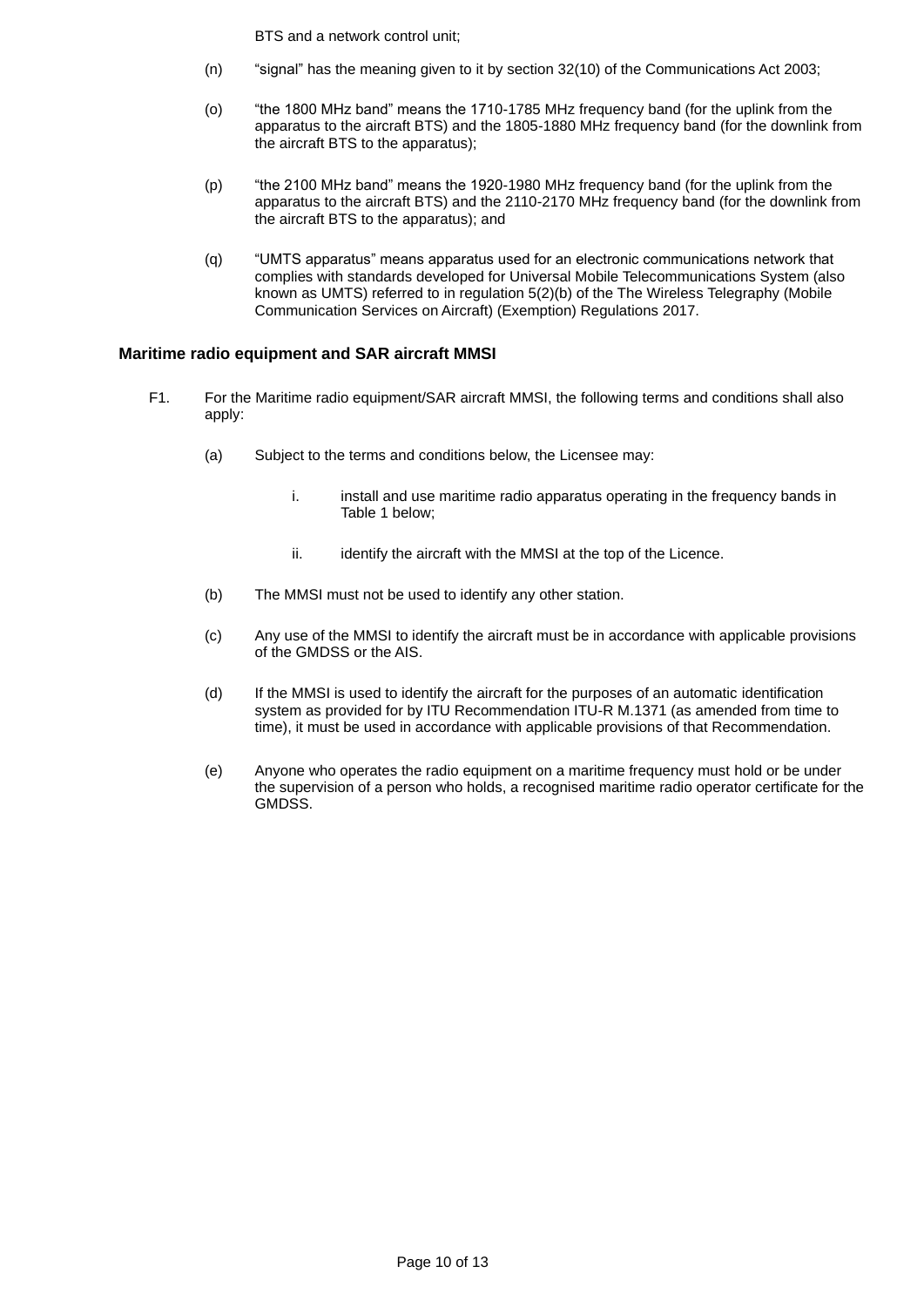| <b>Frequencies or bands</b>  | Terms and conditions of use                                                                                |  |
|------------------------------|------------------------------------------------------------------------------------------------------------|--|
| 415 KHz to 535 KHz           | Use of these maritime frequencies must be in accordance                                                    |  |
| 1,605 KHz to 4,000 KHz       | of applicable provisions of the GMDSS                                                                      |  |
| 4,000 KHz to 27,500 KHz      |                                                                                                            |  |
| 156 MHz to 174 MHz           | International maritime channels only. Use must be in<br>accordance with applicable provisions of the GMDSS |  |
| 156,000 MHz to 160,600 MHz   | Use must be as directed by the Maritime Coastguard<br>Agency.                                              |  |
| 1,654.5 MHz to 1,646.5 MHz   | Satellite EPIRB operation                                                                                  |  |
| 9,200 MHz to 9,500 MHz       | Use is for SARTs                                                                                           |  |
| 1,626.5 MHz to 1,660.5 MHz   | Use is for mobile satellite                                                                                |  |
| 1,525 MHz to 1,559 MHz       | Use is for mobile satellite receive frequencies                                                            |  |
| 9,300 MHz to 9,500 MHz       | Use is for radar or radar target enhancer                                                                  |  |
| 2,900 MHz to 3,100 MHz       |                                                                                                            |  |
| 138,700 MHz                  | For use when 123.1 MHz is unavailable                                                                      |  |
| 282.800 MHz                  | For use as combined scene of search and rescue                                                             |  |
| 243,000 MHz                  |                                                                                                            |  |
| 418.6125 MHz to 419.6125 MHz | Use must be as directed by the Maritime Coastguard                                                         |  |
| 408.6125 MHz to 409.6125 MHz | Agency.                                                                                                    |  |

- "maritime radio apparatus" means either (a)
	- radio apparatus approved for use by way of the Merchant Shipping (Marine Equipment) Regulations 2016 (as amended); or i.
	- ii. radio apparatus that operates in conformity with an Interface Requirement applicable to maritime radio equipment and published by Ofcom.
- (b) "MMSI" means a Maritime Mobile Service Identity (MMSI) and is a unique nine-digit number for identifying aircraft;
- (c) "GMDSS" means The Global Maritime Distress and Safety System ( GMDSS ). It is a maritime communications system used for passing both routine and safety, urgency and distress messages to and from vessels;
- (d) "AIS" means Automatic identification systems (AIS). AIS is a communications system using four worldwide channels in the VHF maritime mobile band, for the exchange of navigation data.

## **WAS/WiFi - Installation and use of a satellite earth station and wireless access points on board the aircraft**

For the Wireless Access Point equipment and Satellite Earth Station on Aircraft, as described in Table 1 below (together, "the WAS/WiFi Equipment"), the terms and conditions below shall also apply: C1.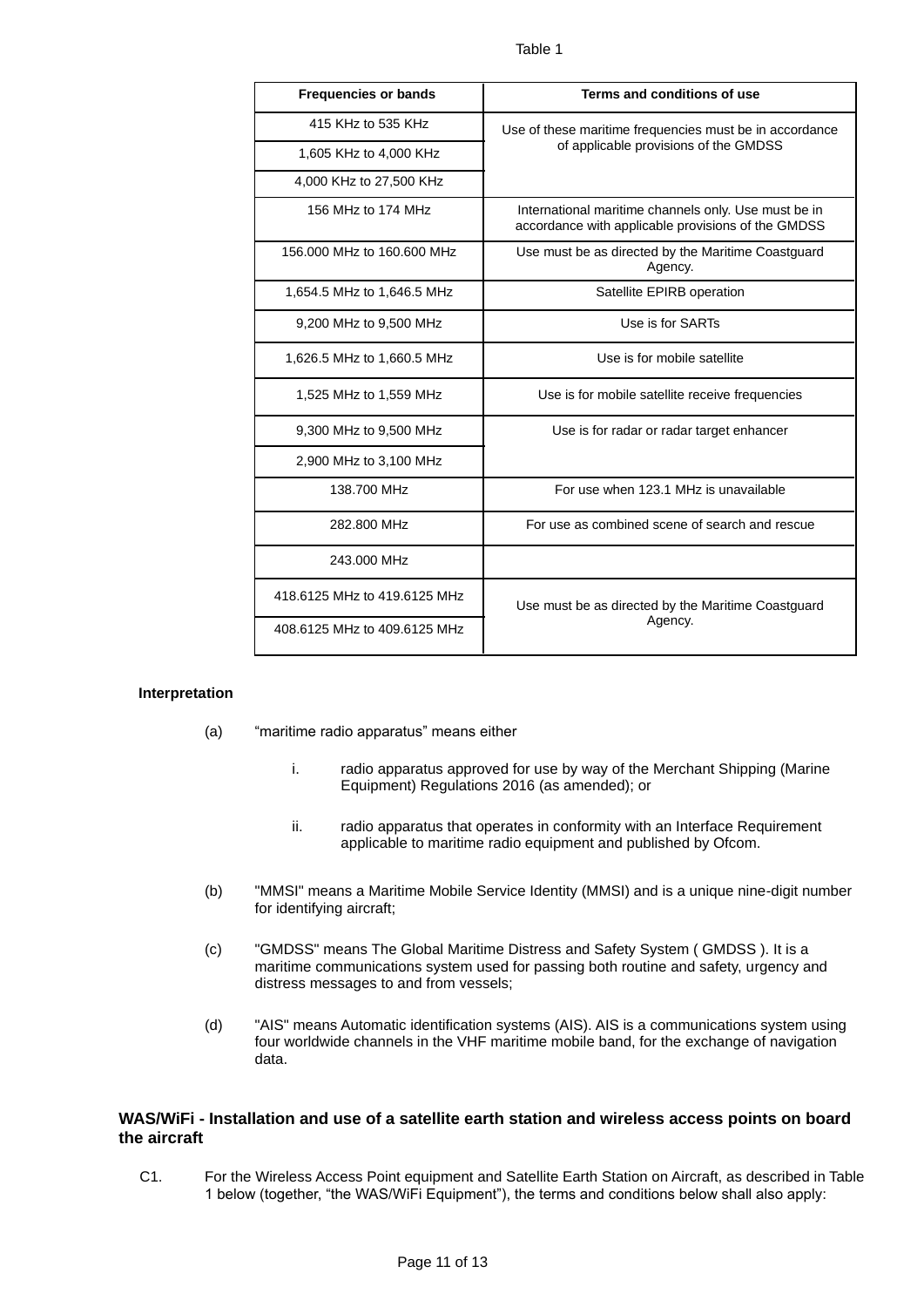| п.<br>., |  |
|----------|--|
|          |  |

|                | <b>Equipment description</b>           | <b>Frequency Range</b> |          |  |
|----------------|----------------------------------------|------------------------|----------|--|
|                |                                        | <b>From</b>            | То       |  |
|                | Wireless Access Point                  | 2412 MHz               | 2472 MHz |  |
| $\mathfrak{p}$ | Wireless Access Point                  | 2457 MHz               | 2472 MHz |  |
| 3              | Wireless Access Point                  | 5150 MHz               | 5350 MHz |  |
| 4              | Wireless Access Point                  | 5470 MHz               | 5730 MHz |  |
| 5              | Wireless Access Point                  | 5725 MHz               | 5850 MHz |  |
| 6              | <b>Wireless Access Point</b>           | 5925 MHz               | 6425 MHz |  |
|                | Satellite Earth Station on<br>Aircraft | 14 GHz                 | 14.5 GHz |  |

- In relation to the use of the Wireless Access Point apparatus, described in rows 1 to 6 of Table 1 ("the Wireless Access Point apparatus") above: C2.
	- The Licence does not authorise the use of the Wireless Access Point apparatus described in rows 1 and 6 of Table 1 above when the Aircraft is in or over (or for the time being in or over) the United Kingdom or any of the Crown Dependencies (including, in each case, their territorial seas). Such use must be in accordance with applicable exemption regulations; (a)
	- (b) The use of the Wireless Access Point apparatus, described in rows 1 to 6 of Table 1 above must be in conformity with applicable provisions of Interface Requirement IR 2030, published by Ofcom;
- In relation to the use of the Satellite Earth Station, described in row 7 of the table above ("the Satellite Earth Station"), the following shall apply: C3.
	- When the Aircraft is in or over (or for the time being in or over) the United Kingdom or any of the Crown Dependencies (including, in each case their territorial seas) the Satellite Earth Station may be used only if authorised to do so under a "Satellite (Earth Station Network) Licence" issued to the operator of the earth station network; (a)
	- (b) The Satellite Earth Station may transmit with an e.i.r.p. no greater than 55 dBW;
	- (c) If operating to a geostationary satellite, the Satellite Earth Station must employ a stabilised platform and must maintain a pointing accuracy +/− 0.2 degrees towards the relevant geostationary satellite throughout transmissions;
	- (d) At angles greater than or equal to 2.5 degrees from the antenna main beam axis, the e.i.r.p. of the Satellite Earth Station, if operating to a geostationary satellite, shall not exceed 20 dBW/40 kHz;
	- (e) All transmissions from the Satellite Earth Station must be clearly identifiable;
	- (f) The Satellite Earth Station must at all times operate such that it conforms to Interface Requirement IR 2077, published by Ofcom;
	- (g) The Satellite Earth Station shall meet the conditions given in footnotes 5.504B, 5.504C, 5.508A and 5.509A of the Radio Regulations so as not to cause harmful interference to terrestrial fixed and radio astronomy stations.
- The following conditions apply to all of the WAS/WiFi Equipment: C4.
	- When in or over (or for the time being in or over) a country other than the United Kingdom or any of the Crown Dependencies, the WAS/WiFi Equipment may be used only as permitted or directed by the authorities in that country; (a)